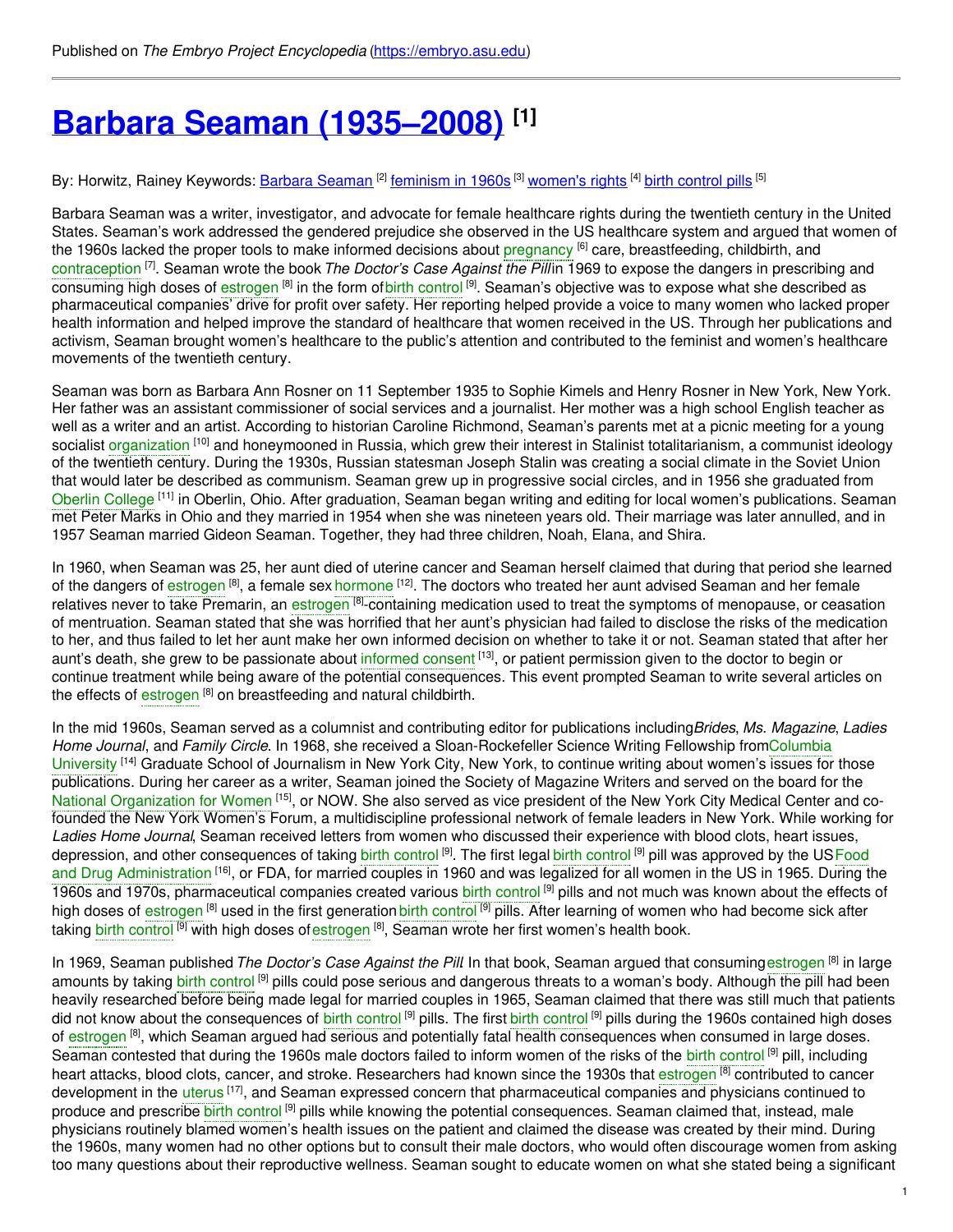medical injustice to women.

According to Seaman, multiple pharmaceutical companies acted to prevent the publishing of her book*The Doctor's Case Against the Pill*, which caused publication delays. During the late 1960s, some of Seaman's fellow science writers documented her efforts and told her story, gaining the attention of Gaylord Nelson, a Wisconsin senator who was preparing to hold Senate hearings on the dangers of birth [control](https://embryo.asu.edu/search?text=birth%20control) <sup>[9]</sup> in Washington, DC. Seaman's book became the basis for the hearings. Her writing influenced women's leaders such as Alice Wolfson in displays of feminist disobedience during the hearings. Wolfson led the women's liberation movement of DC, which continuously interrupted hearings and demanded explanation as to why ten million women were being treated like guinea pigs for birth [control](https://embryo.asu.edu/search?text=birth%20control) <sup>[9]</sup> and why there was nob<mark>irth control <sup>[9]</sup> alternative for men. As a</mark> direct result of Seaman's book, the hearings, and the associated public outcry, in June of 1970 birth [control](https://embryo.asu.edu/search?text=birth%20control) <sup>[9]</sup> pills were newly required to have a printed FDA warning label that presented the risks of taking the pill, specifically risks that involved clotting disorders. According to a historian Margalit Fox, Seaman's book inspired women across America to not feel intimidated by their predominantly male doctors and to take responsibility of their own healthcare.

According to Cindy Pearson, the executive director of the National Women's Health Network, more women were inspired to participate in the feminist movement that was building throughout the 1960s in the US as result of the Senate hearings and Seaman's book. Throughout the 1960s into the 1970s, many women's groups came together to form a strong women's liberation movement, often referred to as second wave feminism. That movement discussed issues involving sexuality, women's health issues and rights to the forefront of national conversation. As exemplified in her written works, Seaman was a firm believer that the US health system made being a woman a disease and she argued that menopause and [pregnancy](https://embryo.asu.edu/search?text=pregnancy) <sup>[6]</sup> were all treated as diseases in western medicine. However, there was substantial evidence to the safety and some benefits of lower [estrogen](https://embryo.asu.edu/search?text=estrogen) <sup>[8]</sup> birth [control](https://embryo.asu.edu/search?text=birth%20control)<sup>[9]</sup> pills that were used in the twentieth century.

Seaman made many claims about the activity of the pharmaceutical companies that were producingbirth [control](https://embryo.asu.edu/search?text=birth%20control)<sup>[9]</sup> pills throughout the late 1960s and into the 1970s. According to historian Adam Bernstein, Seaman incorporated polemical language and related pharmaceutical companies distributing birth [control](https://embryo.asu.edu/search?text=birth%20control) <sup>[9]</sup> pills to Nazi medical experiments, which sometimes distracted reviewers from her central motive when reporting on pharmaceutical companies or the FDA about her research on what was a dangerous dose of [estrogen](https://embryo.asu.edu/search?text=estrogen) <sup>[8]</sup> in birth [control](https://embryo.asu.edu/search?text=birth%20control) <sup>[9]</sup> pills. Seaman justified her tone by claiming she had evidence that the drug industry had not made public the negative clinical studies on some of their drugs. Seaman also claimed that she saw transcripts from meetings between birth [control](https://embryo.asu.edu/search?text=birth%20control) <sup>[9]</sup> manufacturers and clinical researchers that showed that they knew of the possibility of fatal complications from the pill and had made jokes about women's tight girdles causing blood clots during those meetings. Seaman's written work influenced the generation of lower dose [estrogen](https://embryo.asu.edu/search?text=estrogen) <sup>[8]</sup> birth [control](https://embryo.asu.edu/search?text=birth%20control) <sup>[9]</sup> pills that were less harmful. Her activism is credited by reporter Valerie Nelson as the launching point of the modern feminist health movement.

Seaman published several other books during her career. In 1972, she published the book*Free and Female: The Sex Life of The Contemporary Woman*, which the Library Of Congress credited as raising sexism in healthcare to a worldwide issue. In 1974, Seaman published *The Crisis in Sex Hormones*, which she co-authored with her husband, Gideon Seaman. With that book, Seaman helped mobilize the US Secretary of Health and Human Services to form a government task force to tend to issues caused by the medication DES, or diethylstilbestrol, which caused cancer in the children of women who took it to prevent miscarriages. Seaman served on the task force as well. In response to her first three books, *The New York Times* credited Seaman with instigating a revolution and fostering willingness among the female community to take healthcare into their own hands.

In 1975, Seaman cofounded the National Women's Health Network in Washington, DC, along with Alice Wolfson, Mary Howell, Phyllis Chesler, and Belita Cowan, to provide a voice for women's health justice. The [organization](https://embryo.asu.edu/search?text=organization) <sup>[10]</sup> also provided health information to women throughout the US and created a political voice on the gender disparity in women's health and the risks of [estrogen](https://embryo.asu.edu/search?text=estrogen) <sup>[8]</sup> [hormone](https://embryo.asu.edu/search?text=hormone) <sup>[12]</sup> therapies for women. Hormone treatments that were offered to women at the time includedbirth [control](https://embryo.asu.edu/search?text=birth%20control) <sup>[9]</sup> pills, birth [control](https://embryo.asu.edu/search?text=birth%20control) <sup>[9]</sup> patches, [estrogen](https://embryo.asu.edu/search?text=estrogen) <sup>[8]</sup> replacement therapy during menopause, and other[synthetic](https://embryo.asu.edu/search?text=synthetic%20estrogen) estrogen <sup>[18]</sup> substitutes. Seaman's [organization](https://embryo.asu.edu/search?text=organization) <sup>[10]</sup> provided information about medical alternatives to[hormones](https://embryo.asu.edu/search?text=hormones) <sup>[19]</sup> and also advocated to eliminate quotas for the number of women allowed acceptance into medical schools each year. Similarly, Seaman advocated with other feminist health organizations for the use of the cervical cap, which was a form [contraception](https://embryo.asu.edu/search?text=contraception) [7] that was placed on the[cervix](https://embryo.asu.edu/search?text=cervix) <sup>[20]</sup>, the opening at the base of the [uterus](https://embryo.asu.edu/search?text=uterus) <sup>[17]</sup>, instead of [hormone](https://embryo.asu.edu/search?text=hormone) <sup>[12]</sup> birth [control](https://embryo.asu.edu/search?text=birth%20control) <sup>[9]</sup>. In 1975, Seaman also spoke atHarvard University <sup>[21]</sup> in Cambridge, [Massachusetts,](https://embryo.asu.edu/search?text=Harvard%20University) and demanded that more women be admitted into medical school and specifically the field of gynecology, or the medical specialty pertaining to women's reproductive organs.

In the 1980s, Seaman's life and career began to shift focus. In 1978, Seaman and her husband separated and eventually divorced, and in 1982 Seasam married Milton Forman. During the 1980s, Seaman was blacklisted by women's magazines when the pharmaceutical companies refused to advertise their products in magazines that published Seaman's work. Because of that, she began focusing on biographical writing and in 1987 published *Lovely Me, The Life of Jacqueline Susann*, which was made into a TV movie starring Michele Lee. During her marriage with Forman, Seaman claimed that her husband had punched her in the face and in 1988 he was arrested and charged with assault. In the 1990s, Seaman spoke out publicly on personal experiences with domestic violence to raise awareness about that issue.

Seaman served as a Judge of the Project Censored Awards from 1997 until her death in 2008 in New York City, New York. In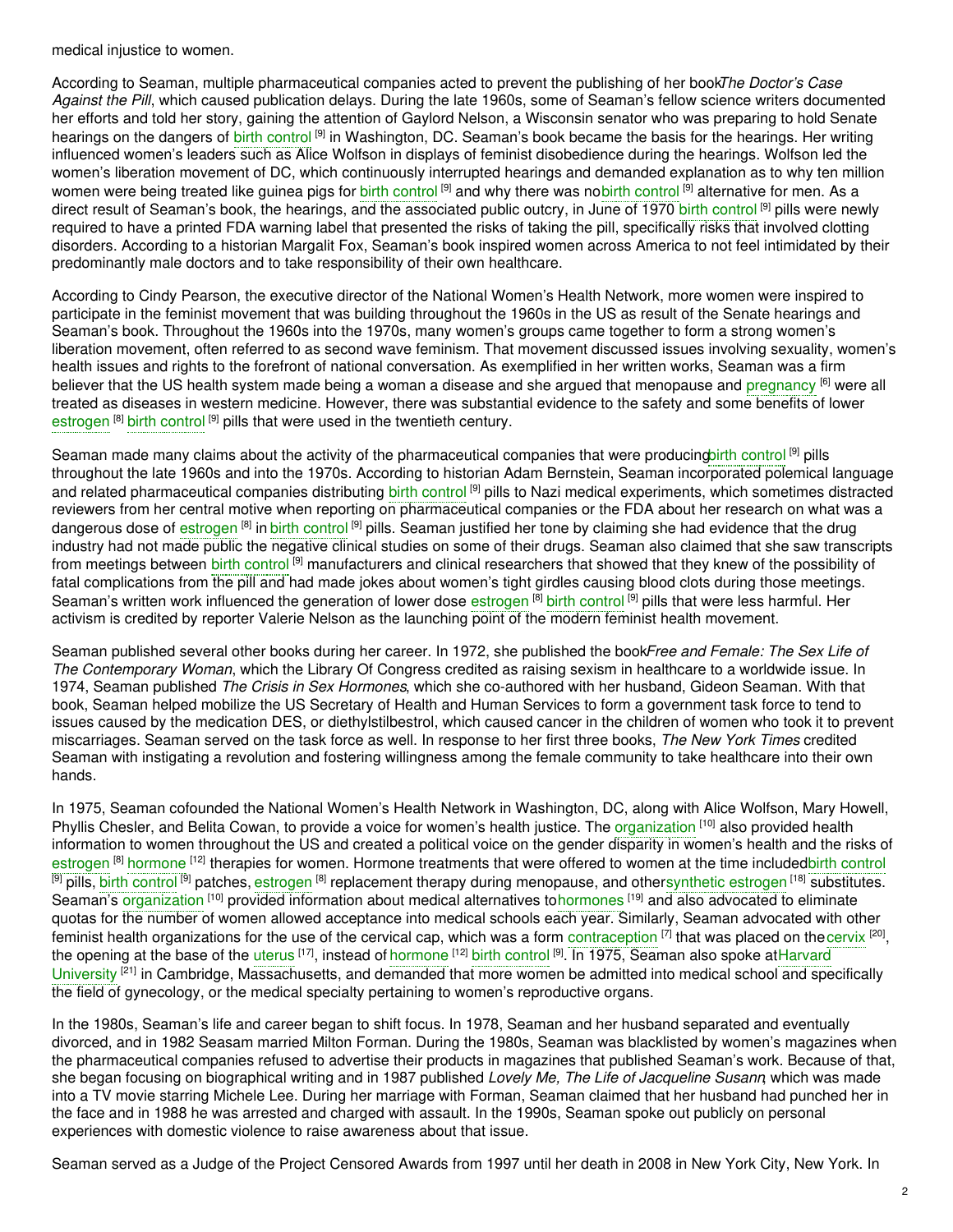year 2000, she was named an honoree in the dedication of the US Postal Service's Women's Rights Movement stamp. In 1999, she returned to non-biographical writing with her book *For Women Only!*, which she co-wrote with fitness specialist Gary Null. Her book *The Greatest [Experiment](https://embryo.asu.edu/search?text=Experiment) [22] Ever Performed on Women: Exploding the Estrogen Myth*was published in 2003, In the book, Seaman discussed her beliefs in the alternative motives of pharmaceutical companies and medicine's reckless prescription of [estrogen](https://embryo.asu.edu/search?text=estrogen) <sup>[8]</sup> to many women. The book contained updated medical and scientific research. In a review of the book, Liza Mundy described Seaman as having conspiracy theories and claimed that Seaman alluded that drug companies were criminals actively working against the interests of their patients.

Seaman continued to work as an advocate into the twenty-first century, serving on several boards and initiatives including the educational board, women promoting non-profit, and Feminist Press. She also made various radio and television appearances. On 27 February 2008, Seaman died of lung cancer in her home in New York City at the age of seventy-two.

## **Sources**

- 1. Bernstein, Adam. "Barbara Seaman, 72; Pioneer In Women's Health Movement."*The Washington Post*. February 29, 2008. <u><http://www.washingtonpost.com/wp-dyn/content/article/2008/02/28/AR2008022804118.html></u> <sup>[23]</sup> (Accessed May 24, 2018).
- 2. Biography.com. "Barbara Seaman." April 02, 2014. <u><https://www.biography.com/people/barbara-seaman-214144></u> <sup>[24]</sup> (Accessed May 24, 2018).
- 3. Fox, Margalit. "Barbara Seaman, 72, Dies; Cited Risks of the Pill."*The New York Times*. February 29, 2008. <https://www.nytimes.com/2008/03/01/nyregion/01seaman.html> [25] (Accessed May 24, 2018).
- 4. National Women's Health Network. "Barbara Seaman (1935 2008)." March 21, 2017. [https://www.nwhn.org/barbara](https://www.nwhn.org/barbara-seaman-1935-2008/)seaman-1935-2008/<sup>[26]</sup> (Accessed May 24, 2018).
- 5. Nelson, Valerie J. "Writer publicized women's health issues."*Los Angeles Times*. March 02, 2008. <http://articles.latimes.com/2008/mar/02/local/me-seaman2><sup>[27]</sup> (Accessed May 24, 2018).
- 6. Null, Gary, and Barbara Seaman. *For Women Only!*. Seven Stories Press, 1999.
- 7. Richmond, Caroline. "Obituary: Barbara Seaman." *The Guardian*. March 12, 2008. <https://www.theguardian.com/society/2008/mar/12/health.gender> <sup>[28]</sup> (Accessed May 24, 2018).
- 8. Seaman, Barbara . "Barbara Seaman." Jewish Women's Archive.<u>https://jwa.org/feminism/seaman-barbara</u> <sup>[29]</sup> (Accessed May 24, 2018).
- 9. Seaman, Barbara. *Free and female: The sex life of the contemporary woman*. Coward, McCann & Geoghegan, 1972.
- 10. Seaman, Barbara. *Lovely me: the life of Jacqueline Susann*. Seven Stories Press, 1996.
- 11. Seaman, Barbara. *The Doctor's Case Against the Pill*. P. H. Wyden, 1969.
- 12. Seaman, Barbara. *The Greatest [Experiment](https://embryo.asu.edu/search?text=Experiment) [22] Ever Performed on Women: Exploding the Estrogen Myth*. Seven Stories Press, 2003.
- 13. Women's Health Specialists of California. "Barbara [Seaman".https://www.womenshealthspecialists.org/about/the](https://www.womenshealthspecialists.org/about/the-womens-movement/barbara-seaman/)womens-movement/barbara-seaman/ [30] (Accessed May 24, 2018).

Barbara Seaman was a writer, investigator, and advocate for female healthcare rights during the twentieth century in the United States. Seaman's work addressed the gendered prejudice she observed in the US healthcare system and argued that women of the 1960s lacked the proper tools to make informed decisions about pregnancy care, breastfeeding, childbirth, and contraception. Seaman wrote the book The Doctor's Case Against the Pill in 1969 to expose the dangers in prescribing and consuming high doses of estrogen in the form of birth control. Seaman's objective was to expose what she described as pharmaceutical companies' drive for profit over safety. Her reporting helped provide a voice to many women who lacked proper health information and helped improve the standard of healthcare that women received in the US. Through her publications and activism, Seaman brought women's healthcare to the public's attention and contributed to the feminist and women's healthcare movements of the twentieth century.

#### **Subject**

Civil [rights](https://embryo.asu.edu/library-congress-subject-headings/civil-rights) <sup>[31]</sup> [Pregnancy--Prevention](https://embryo.asu.edu/library-congress-subject-headings/pregnancy-prevention) <sup>[32]</sup> Birth control in [literature](https://embryo.asu.edu/library-congress-subject-headings/birth-control-literature)<sup>[33]</sup> [Feminism](https://embryo.asu.edu/library-congress-subject-headings/feminism) <sup>[34]</sup> Women's [movement](https://embryo.asu.edu/library-congress-subject-headings/womens-movement) <sup>[35]</sup> [Women's](https://embryo.asu.edu/library-congress-subject-headings/womens-liberation) liberation <sup>[36]</sup> [Contraceptive](https://embryo.asu.edu/medical-subject-headings/contraceptive-agents) Effects<sup>[37]</sup> Contraceptive Agents<sup>[38]</sup> [Standard](https://embryo.asu.edu/medical-subject-headings/standard-care) of Care<sup>[39]</sup>

#### **Topic**

<u>[People](https://embryo.asu.edu/topics/people)  $^{[40]}$ </u>

#### **Publisher**

Arizona State University. School of Life Sciences. Center for Biology and Society. Embryo Project Encyclopedia.

#### **Rights**

Copyright Arizona Board of Regents Licensed as Creative Commons Attribution-NonCommercial-Share Alike 3.0 Unported (CC BY-NC-SA 3.0) http://creativecommons.org/licenses/by-nc-sa/3.0/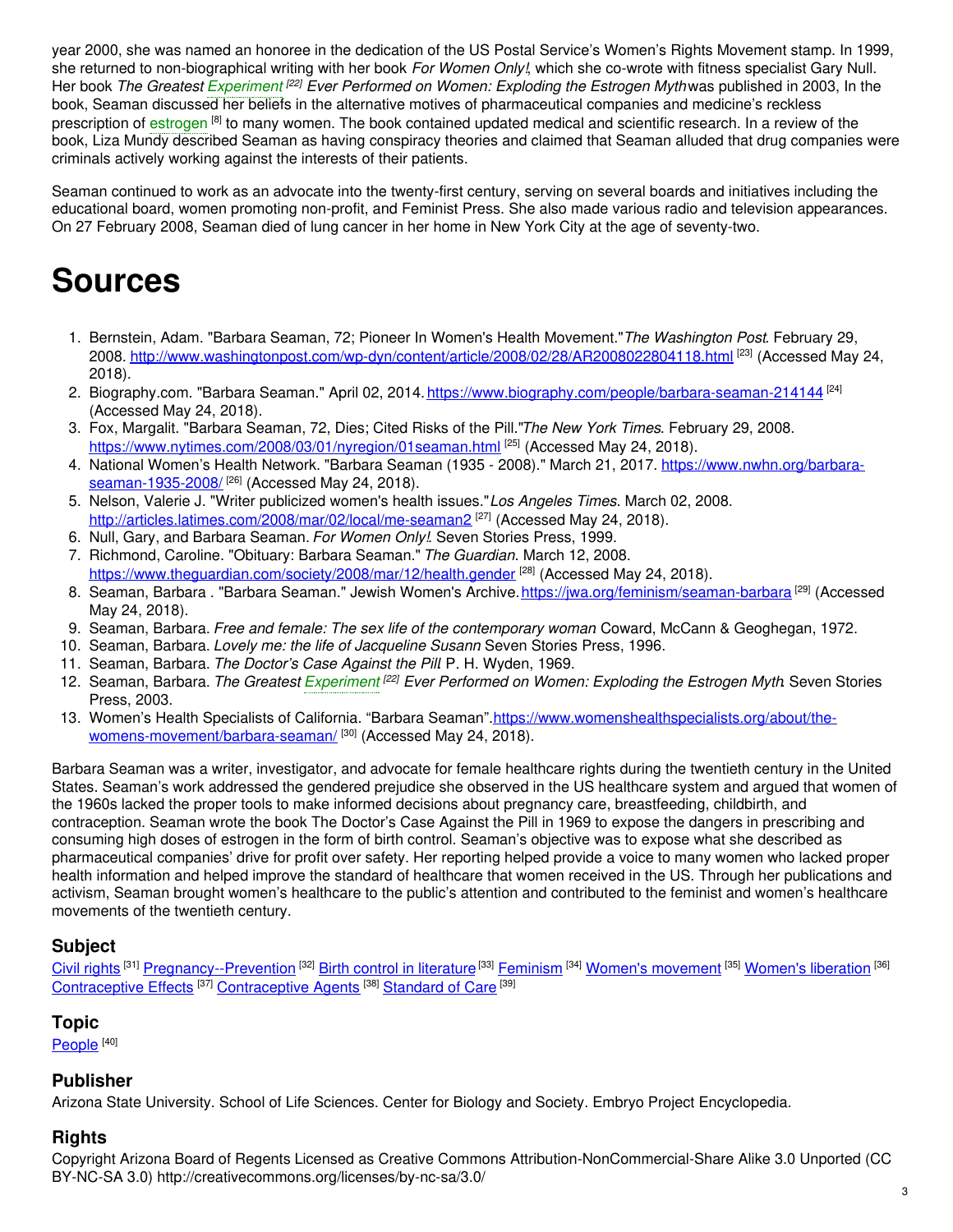### **Format**

<u>[Articles](https://embryo.asu.edu/formats/articles)</u> <sup>[41]</sup>

**Last Modified** Wednesday, July 4, 2018 - 04:40

**DC Date Accessioned** Friday, May 25, 2018 - 17:13

**DC Date Available** Friday, May 25, 2018 - 17:13

**DC Date Created** 2018-05-25

#### **DC Date Created Standard**

Friday, May 25, 2018 - 07:00

[Contact](https://embryo.asu.edu/contact) Us

© 2021 Arizona Board of Regents

The Embryo Project at Arizona State University, 1711 South Rural Road, Tempe Arizona 85287, United States

**Source URL:** https://embryo.asu.edu/pages/barbara-seaman-1935-2008

#### **Links**

- [1] https://embryo.asu.edu/pages/barbara-seaman-1935-2008
- [2] https://embryo.asu.edu/keywords/barbara-seaman
- [3] https://embryo.asu.edu/keywords/feminism-1960s
- [4] https://embryo.asu.edu/keywords/womens-rights
- [5] https://embryo.asu.edu/keywords/birth-control-pills
- [6] https://embryo.asu.edu/search?text=pregnancy
- [7] https://embryo.asu.edu/search?text=contraception
- [8] https://embryo.asu.edu/search?text=estrogen
- [9] https://embryo.asu.edu/search?text=birth%20control
- [10] https://embryo.asu.edu/search?text=organization
- [11] https://embryo.asu.edu/search?text=Oberlin%20College
- [12] https://embryo.asu.edu/search?text=hormone
- [13] https://embryo.asu.edu/search?text=informed%20consent
- [14] https://embryo.asu.edu/search?text=Columbia%20University
- [15] https://embryo.asu.edu/search?text=National%20Organization%20for%20Women
- [16] https://embryo.asu.edu/search?text=Food%20and%20Drug%20Administration
- [17] https://embryo.asu.edu/search?text=uterus
- [18] https://embryo.asu.edu/search?text=synthetic%20estrogen
- [19] https://embryo.asu.edu/search?text=hormones
- [20] https://embryo.asu.edu/search?text=cervix
- [21] https://embryo.asu.edu/search?text=Harvard%20University
- [22] https://embryo.asu.edu/search?text=Experiment
- [23] http://www.washingtonpost.com/wp-dyn/content/article/2008/02/28/AR2008022804118.html
- [24] https://www.biography.com/people/barbara-seaman-214144
- [25] https://www.nytimes.com/2008/03/01/nyregion/01seaman.html
- [26] https://www.nwhn.org/barbara-seaman-1935-2008/
- [27] http://articles.latimes.com/2008/mar/02/local/me-seaman2
- [28] https://www.theguardian.com/society/2008/mar/12/health.gender
- [29] https://jwa.org/feminism/seaman-barbara
- [30] https://www.womenshealthspecialists.org/about/the-womens-movement/barbara-seaman/
- [31] https://embryo.asu.edu/library-congress-subject-headings/civil-rights
- [32] https://embryo.asu.edu/library-congress-subject-headings/pregnancy-prevention
- [33] https://embryo.asu.edu/library-congress-subject-headings/birth-control-literature
- [34] https://embryo.asu.edu/library-congress-subject-headings/feminism
- [35] https://embryo.asu.edu/library-congress-subject-headings/womens-movement
- [36] https://embryo.asu.edu/library-congress-subject-headings/womens-liberation